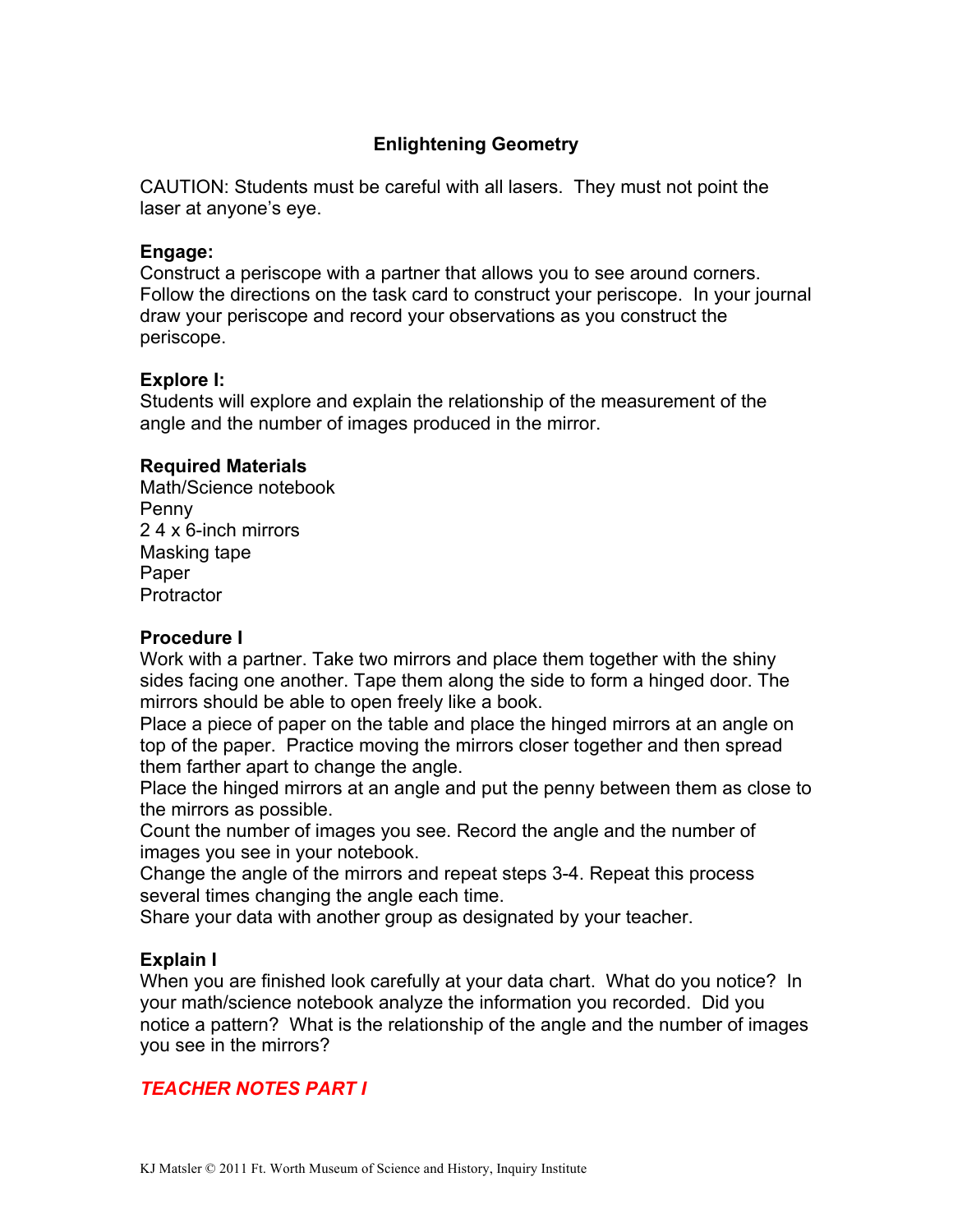| Angle | <i><b>Images</b></i> | Images +<br>penny |
|-------|----------------------|-------------------|
| 17    | 20                   | 21                |
| 20    | 18                   | 19                |
| 35    | 9                    | 10                |
| 40    | 8                    | 9                 |
| 60    | 5                    | 6                 |
| 90    | 3                    | 4                 |
| 120   | 2                    | 3                 |

#### **Explore II: Materials**

Mirror (approximately 4" by 4" or larger) Laser Meter stick Sticky notes or small pieces of masking tape

Students will work in groups of at least three. Each person will have a job. Group jobs are: A shiner, a marker, a recorder.

## **Procedure II:**

Place the mirror on the floor at a distance between 0.5 and 1.0 m from the wall. This distance will be Dw.

The Shiner will stand the same distance away from the mirror (i.e. if the mirror is 1 meter from the wall, the shiner will be 2 m from the wall). This distance is Ds. The Shiner will hold the laser at waist height and shine it on the mirror so that the beam of light reflects on the wall.

The Marker will measure the height at which the light hits the wall.

The Recorder will record the measurement (values) on the table and make sure the Shiner holds the laser in the same manner each time

Move everything back by doubling the distance for both Dw and Ds,

Measure the height of the reflected light on the wall.

Repeat two more times

## **Explain II**

When you are finished look carefully at your data chart. What do you notice? In your math/science notebook analyze the information you recorded. Did you notice a pattern?

## *TEACHER NOTES PART II*

*Height of laser = 86 cm*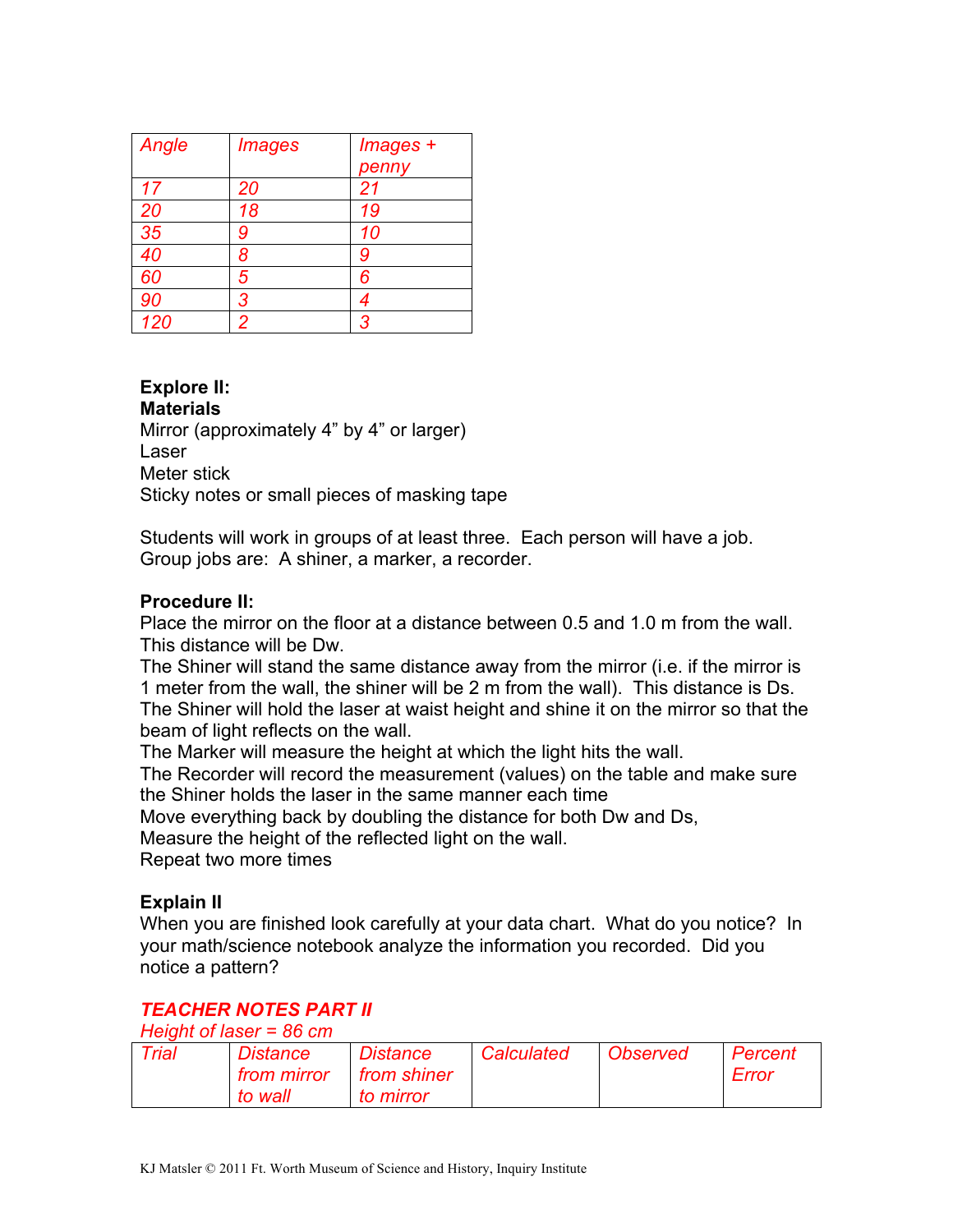| 100 cm | 100 cm | 86 cm     | 99 cm             | 12.8% |
|--------|--------|-----------|-------------------|-------|
| 200 cm | 200 cm | 43 cm     | 49 cm             | 14%   |
| 300 cm | 300 cm | 29 cm     | 33 cm             | 15%   |
| 400 cm | 400 cm | $21.5$ cm | $25 \, \text{cm}$ | 16.3% |

#### **Explore III: Materials**

Mirror (approximately 4" by 4" or larger) Laser Meter stick Sticky notes or small pieces of masking tape

Students will work in groups of at least three. Each person will have a job. Group jobs are: A shiner; a marker, a recorder.

## **Procedure III:**

Place the mirror on the floor at a distance between 0.5 and 1.0 m from the wall. This distance will be Dw.

The Shiner will stand the same distance away from the mirror as the mirror is from the wall (i.e. if the mirror is 1 meter from the wall, the shiner will be 2 m from the wall). This distance, from the Shiner to the mirror, is Ds.

The Shiner will hold the laser at waist height and shine it on the mirror so that the beam of light reflects on the wall. Measure the height of the laser and record in your notebook as Hs.

The Marker will mark the height at which the light hits the wall using a small piece of masking tape or a sticky note. Do not measure this height at this time.

The Recorder will record the measurement (values) on the table and make sure the Shiner holds the laser in the same manner each time

The Shiner will then move back (i.e. away from the wall) doubling the original distance from the mirror. (i.e. if the original Ds was 1 meter, they now move to 2m)

Mark the location of the reflected light on the wall. Repeat two more times

## **Explain III**

When you are finished look carefully at your data chart. What do you notice? In your notebook analyze the information you recorded. Did you notice a pattern? If so, what?

Use ratios (Ds, Dw, Hs) of to calculate the height of the reflection on the wall (Hw). (Hs/Ds=x/Dw)

Measure the actual height of the light reflecting on the wall. Compare the actual height to your calculated height and determine your percent error.

Does your percent error remain constant every time you move back? If not, why do you think it changes? Why are possible types of experimental error?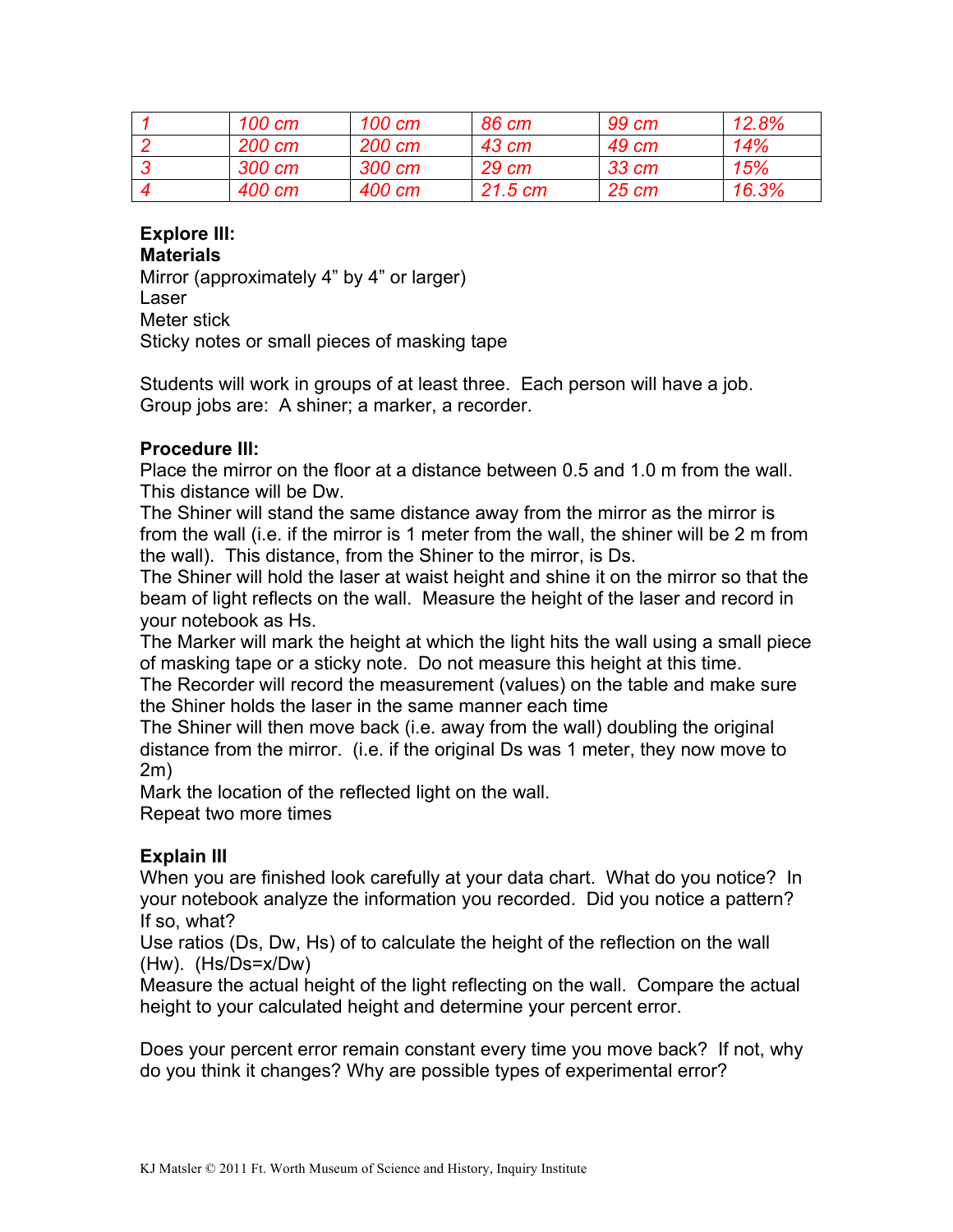#### *TEACHER NOTES PART III Height of laser = 86 cm*

| Height of laser = 66 cm |                 |                  |                 |  |
|-------------------------|-----------------|------------------|-----------------|--|
| <b>Trial</b>            | <b>Distance</b> | <b>Distance</b>  | <b>Observed</b> |  |
|                         | from mirror     | from shiner      | Ht. on wall     |  |
|                         | to wall         | to mirror        |                 |  |
|                         | 20 cm           | 0.5 <sub>m</sub> |                 |  |
| 2                       | 40 cm           | 1.0 <sub>m</sub> |                 |  |
| $\overline{3}$          | 80 cm           | 2.0 <sub>m</sub> |                 |  |
|                         | 160 cm          | 4.0 <sub>m</sub> |                 |  |

### **Elaborate:**

In your notebook answer the following questions using the information from your investigation.

1. Describe the dependent and independent variables for each investigation.

2. What is a reasonable domain and range for a model?

3. Create a scatter plot of your data. Does there appear to be a relationship between the distance and the height?

4. What parent function has the same appearance as the data you plotted? 5. Using the parent function you selected, develop a model for the relationship between the distance from the wall and the height on the wall. Graph your model on the same graph as your original plot of the data to determine its reasonableness.

6. Use your model to calculate how high up the wall the reflected light would hit if a mirror were placed 2 meters from the wall? 3 meters from the wall?

7. Based on your graphs, predict (extrapolate) where the light would reflect on the wall if you were standing 7 meters away from the mirror.

8. How could you use this technique to measure the height of any object such as the top of a flagpole, the height of a ceiling, or the crossbar of the goal on the football field? Explain why this works.

### **Evaluation Task/Challenge:**

Students will use what they have learned about the reflected light from a mirror to hit a target with reflected light from a mirror.

### **Materials:**

Large whiteboards or large sheets of paper and markers 6-8 mirrors per group of students binder clips, clay, or wood blocks (used to support mirrors) protractors lasers

### **Procedure**

Have each group of students set up mirrors on the whiteboard in a pattern so that the light reflects off one mirror to another and so on until the laser light hits a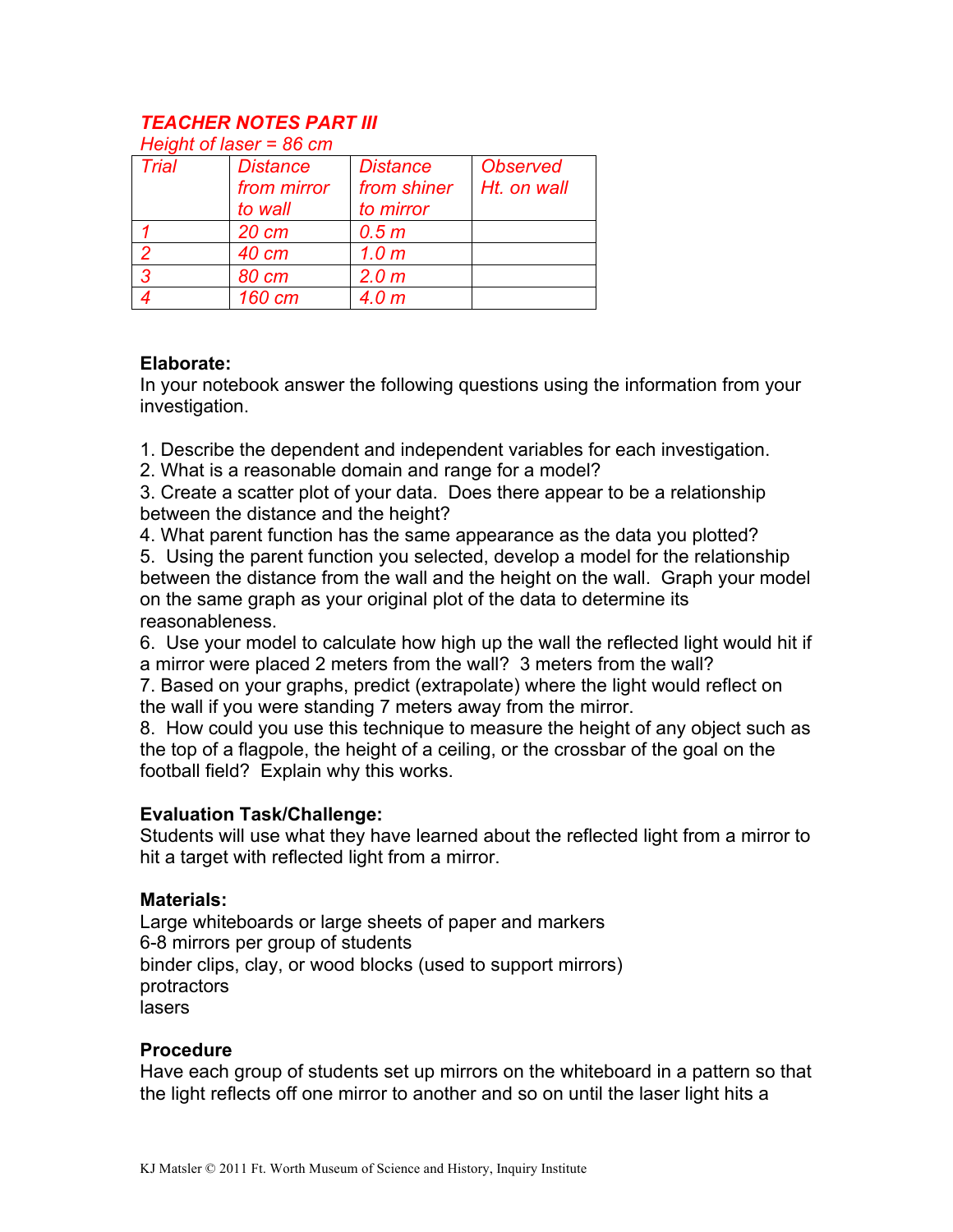target. The group with the most mirrors in the least amount of time wins. NOTE: the laser path will be less visible as it travels a greater distance. Therefore in order to get multiple mirrors students need a small area (i.e. the whiteboard) to work within.

Once students have their "mirror maze", have them draw a line indicating the path of the laser beam as it travels from mirror to mirror.

Be prepared to explain to the class why your "mirror maze" worked and what you had to do to be successful.

Have students draw the incident and reflect ray for the mirrors in the maze and then measure them with the protractor.

### **Construct a Periscope**

Trim around the two short tunnel patterns and roll each one into a tube about the size of a toilet paper tube. Secure the edges with tape.

Trim around the long tube pattern and roll into a tube the size of a paper towel roll. Secure the edges with tape.

Place the tubes in the labeled areas of the mats.

Place an object in front of one of the short tunnel tubes just off the mat.

Take turns looking through short tube on the opposite side of the mat. Can you see the object?

Discuss why or why not you can see the object with your partner.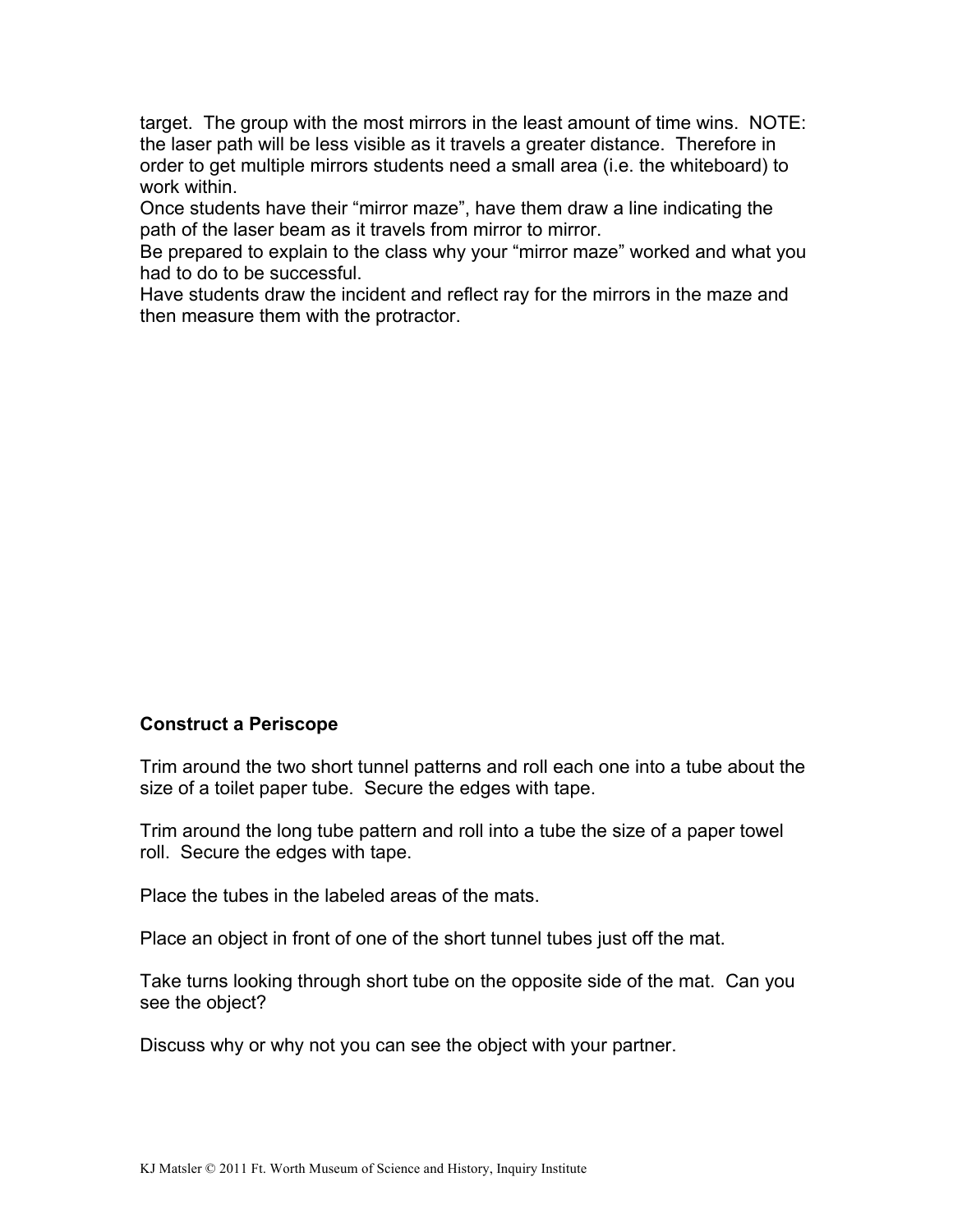Place a mirror in each marked area. Adjust the mirrors until you are able to see the object through the tube.

In your journal, draw your periscope system and record the placement of your mirrors. Record all the mirror positions that you tried and what the results of each trial was. Record what you noticed about the placement of mirrors that allowed you to see the object.

Explain why the placement of the mirrors allows you to see the object.

Teacher Notes: Mirrors and Images

What is it that lets us see objects? Some objects, such as the sun, give off their own their own light. Most objects, however, do not. These objects must reflect light in order to be seen. For instance, the walls in the room do not emit light; they simply reflect light from overhead lights or from sunlight that enters the room through a window. Smooth, polished surfaces, like mirrors, are very good at reflecting light.

When you place an object between two hinged mirrors, light from the object bounces back and forth between the mirrors before it reaches your eyes. An image is formed each time the light bounces off a mirror. The angle between the two hinged mirrors has a special relationship with the number of images you see. The relationship students will discover is: as the measurement of the angle decreases the number of images produced increases.

This activity can be used in conjunction with the study of types of angles in geometry. Students should be able to identify the angles created by the mirrors as obtuse, right, or acute. It will also provide opportunities for students to measure and estimate angle degrees.